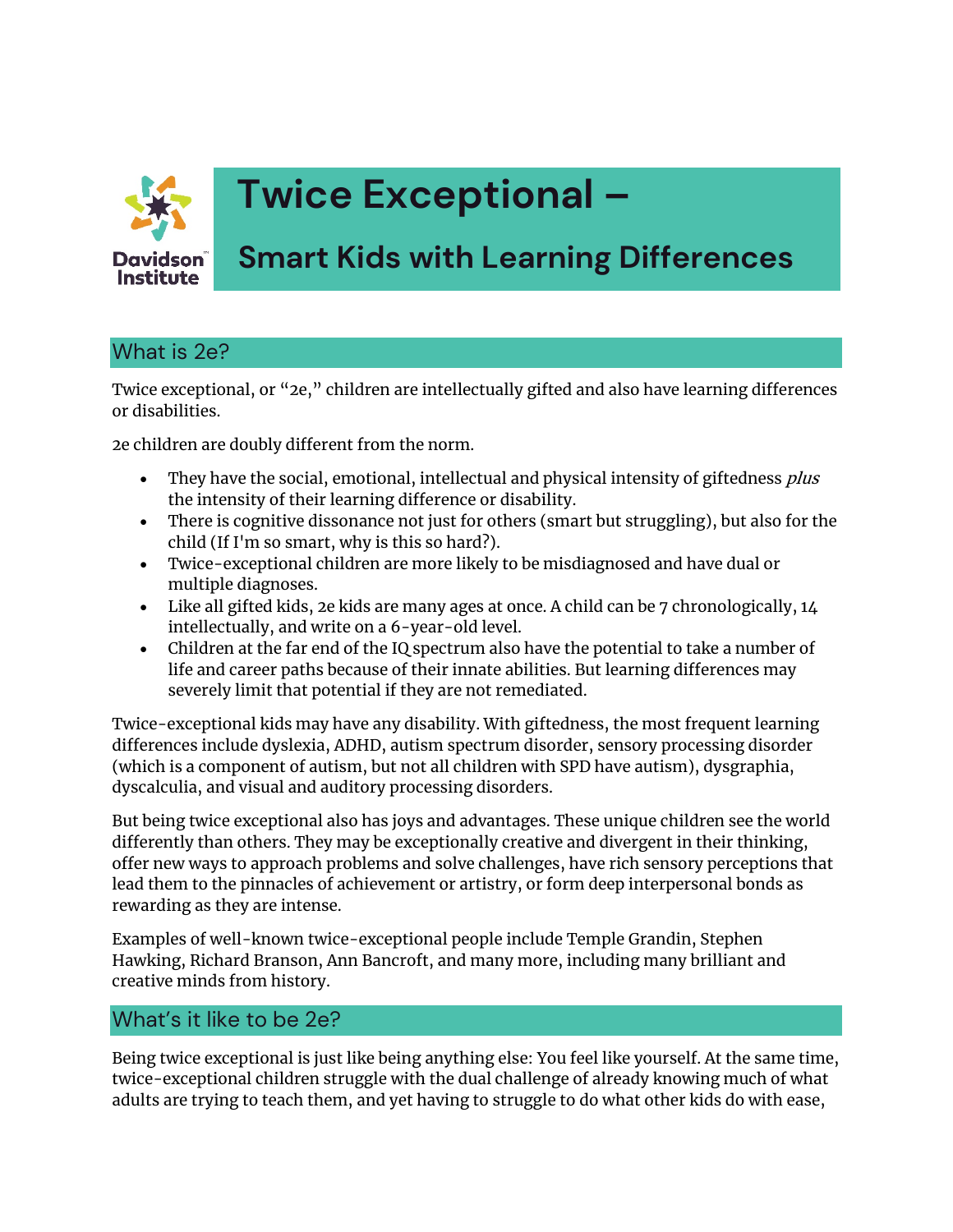either because of asynchrony—being "many ages at once"—or because of their learning difference or disability.

- The more gifted a child is, the more different she is from the norm, by definition. High-IQ kids are often more acutely aware of their differences.
- Those who are 2e, or just gifted, may suffer from imposter syndrome, the feeling that they will soon be "found out" to be an impostor.
- Twice exceptionality causes a child not to perform to full intellectual ability. In fact, the more profoundly gifted a 2e child is, the poorer he is likely to perform in the classroom.

All of these challenges put 2e kids at very high risk for anxiety and depression, even at very young ages.

#### Misdiagnoses

Asynchrony is part of giftedness, but also may be a symptom of a learning difference or disability, even if the child is performing at or above grade level. In other words, if a child a mismatch between her intellectual age and her writing ability, it may be because of asynchrony, or because of a specific challenge like dyslexia, dysgraphia, or another learning disability, or both.

This can make it very difficult to diagnose such challenges, and some healthcare providers may be reluctant to do so if the child is performing at age-grade level. But these kids need to be allowed to perform at *intellectual age level*. Holding them back causes long-term harm, and bars them from the benefits and joys of learning to perform to their potential.

Further challenges in diagnosing disabilities come from the fact that some common characteristics of highly, exceptionally, and profoundly gifted children overlap with symptoms of certain learning differences, particularly ADHD and autism spectrum disorder. In teasing out the causes of particular behaviors, and thus correctly diagnosing or ruling out learning differences, the use of very thorough diagnostic checklists can be helpful, particularly when compared against a list of common characteristics of giftedness.

Achievement testing and IQ testing provide, at best, a minimum estimate of a child's abilities. The IQ of a child who scores near the ceiling of a testing instrument is likely higher than the test can measure, especially if extended norms were not used and/or the child did not hit discontinuation points on one or more of the subtests. Further, learning differences may depress the child's scores substantially, causing a profoundly gifted child to test like a child just above the norm. Some gifted assessment providers have expertise in interpreting test scores to flag possible disabilities like verbal processing disorder, stealth dyslexia, and auditory processing disorder, based on details like subtest score spreads, individual questions missed, and the like.

#### Remediation

The approach for remediation for a twice exceptional child differs from that of a typical child.

• It can be challenging to tease out which asynchronies are a result of giftedness and which are a result of a disability or learning difference for which the child is compensating.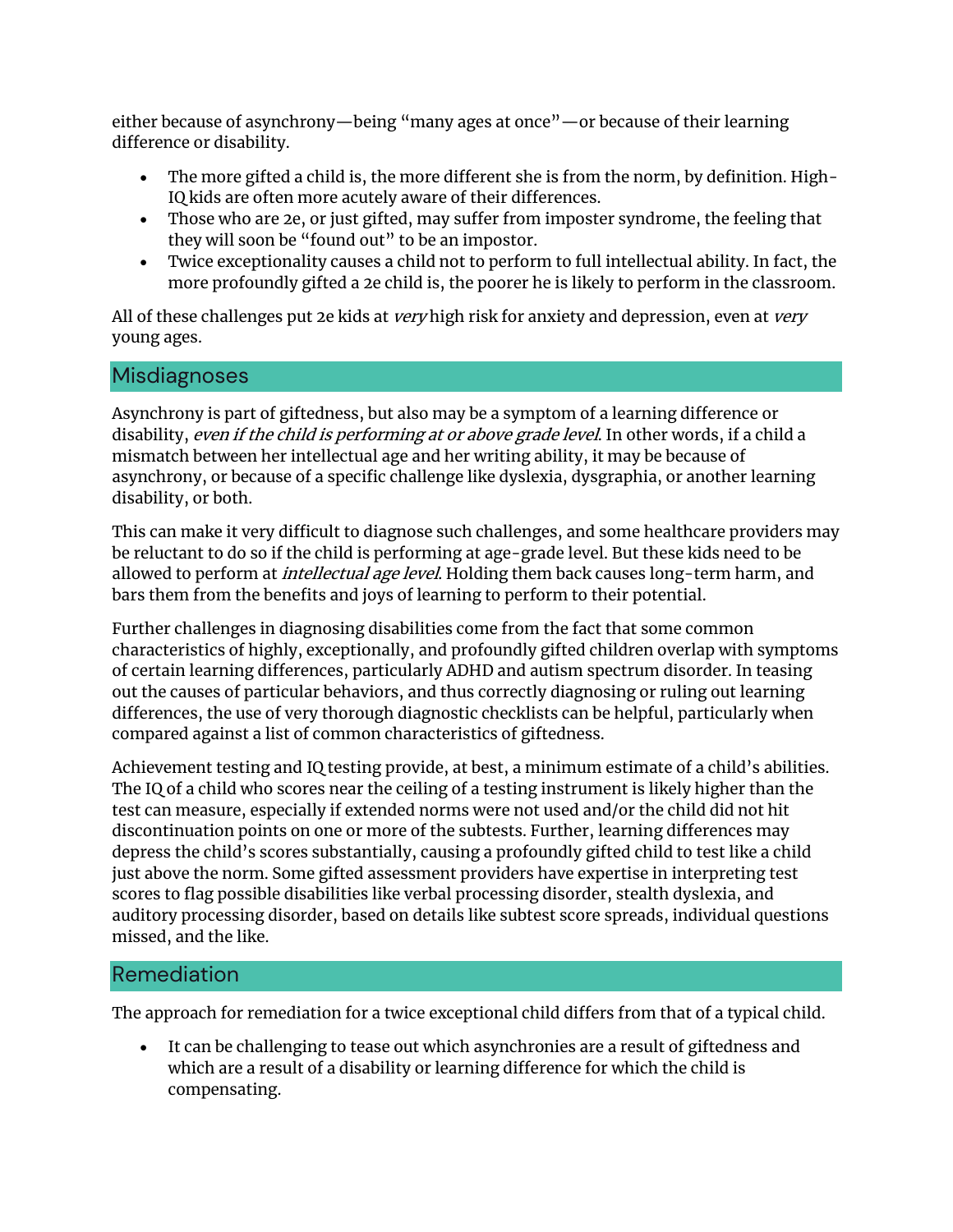- Remediation or therapy needs to aim at the child's intellectual level of competence, because that's who the core child is. Imagine asking a teenager to use only one-syllable words for his hearing therapy or an adult-level reader with poor motor skills to practice writing using elementary-level words. For vision therapy, research indicates vision performance can be brought up *much* higher than chronological age.
- Yet other challenges, even in the same child, should be viewed in the lens of asynchrony. A 2e dyslexic child may need heavy support to come up to age-grade level; or she may have *stealth dyslexia*, in which the child has compensated with her intelligence to be at or above grade level, but still below (maybe far below) her intellectual level. Some physical handwriting challenges may be remediated sufficiently to bring a child to or beyond age-level, but the child may never have mechanical writing skills that truly match his intellectual level. Keyboarding is an excellent choice in this situation.
- A maxim for children with disabilities, *least restrictive environment*, applies to 2e children as well—particularly as concerns their intellectual level. Remediation that focuses exclusively on the disability, without enabling the child to work at the level of her intellectual age, will do tremendous harm. In that setting, a child will never have the satisfaction of accomplishing a challenging intellectual task or learn a solid work ethic.

#### Let them soar, but scaffold weaknesses

The universal goal to support 2e children is to meet their *intellectual needs* above chronological age level, while *scaffolding their weaknesses*. This may require radical accommodations in educational, healthcare, and even day-to-day social, family, and functional settings.

The range of possible accommodations is broad and must be tailored to the individual child. They may include:

- Encouraging keyboarding, storytelling and verbal responses, drawing and other alternative forms of communication to handwriting.
- Allowing for movement while the child is learning. This will vary by child. Minor approaches include fidgets or chewing gum. Major interventions may require things like standing desks, stretchy bands on chair legs, or frequent jumping breaks. Conversely, some children benefit from grounding pressure from a pressure vest or a weighted lap blanket.
- Placing a child in an intellectual-level class, but exempting him from part of the output requirements, with such alternate, individual-tailored provisions for demonstrating knowledge as regular conversational check-ins, giving additional weighting to in-class participation, etc.
- Dramatically reducing homework repetition; exempting a child from homework each time a concept is demonstrated *once* as having been mastered.
- Providing large-text or spoken-word versions of higher-level reading materials and texts; or providing comparable materials in video formats.
- Having an aide facilitate social interaction while an ASD child attends out-of-gradelevel classes.
- Using computer-based, distance-learning options.